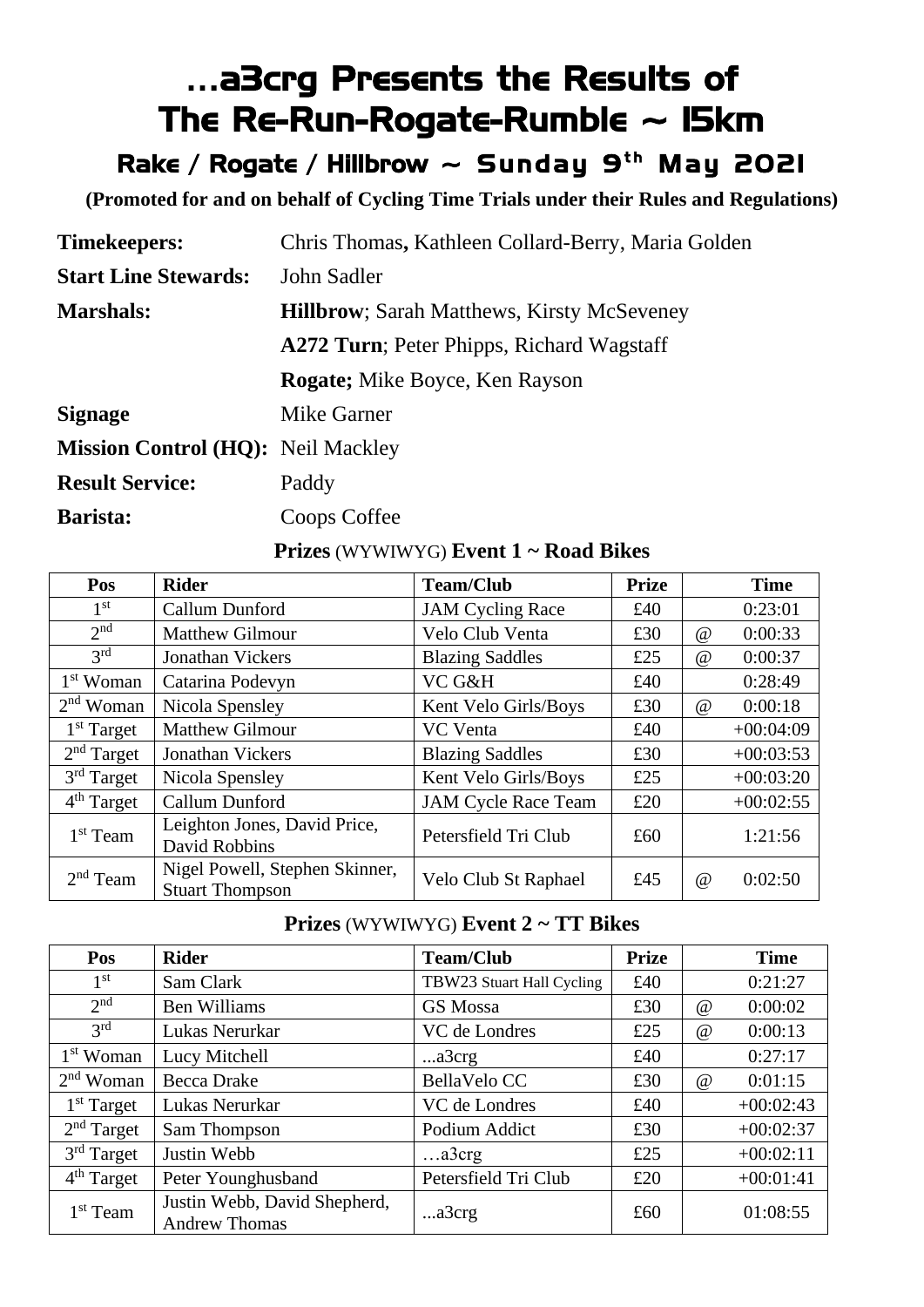| Pos            | <b>Rider</b>           | Team/Squadra/Club                 | Cat<br>Grp                | <b>MPH</b> | <b>Target</b><br><b>Result</b> | <b>Actual</b><br><b>Time</b> |
|----------------|------------------------|-----------------------------------|---------------------------|------------|--------------------------------|------------------------------|
| $\mathbf{1}$   | Callum Dunford         | <b>JAM Cycling Race</b>           | Sen                       | 24.30      | $+00:02:55$                    | 00:23:01                     |
| $\overline{2}$ | <b>Matthew Gilmour</b> | Velo Club Venta                   | Youth                     | 23.73      | $+00:04:09$                    | 00:23:34                     |
| 3              | Jonathan Vickers       | <b>Blazing Saddles</b>            | Jun                       | 23.66      | $+00:03:53$                    | 00:23:38                     |
| $\overline{4}$ | <b>Richard Porter</b>  | <b>Wessex Road Club</b>           | B                         | 23.35      | $+00:01:18$                    | 00:23:57                     |
| 5              | <b>Gavin Lancaster</b> | Ride 24/7                         | $\bf{B}$                  | 23.16      | $+00:00:31$                    | 00:24:09                     |
| 6              | Carl Fiford            | Portsmouth North End CC           | Sen                       | 22.76      | $+00:01:53$                    | 00:24:34                     |
| $\overline{7}$ | Jon Hughes             | VC Godalming & Haslemere          | $\bf{B}$                  | 22.69      | $+00:01:13$                    | 00:24:39                     |
| 8              | Les Liddiard           | GS Vecchi                         | E                         | 22.41      | $+00:02:20$                    | 00:24:57                     |
| 9              | <b>Matthew James</b>   | <b>Chichester City Riders</b>     | Sen                       | 22.38      | $+00:02:46$                    | 00:24:59                     |
| 10             | Gareth Fiford          | Portsmouth North End CC           | Sen                       | 22.31      | $+00:01:30$                    | 00:25:04                     |
| 11             | Larry Wiltshire        | <b>Chichester City Riders</b>     | B                         | 22.26      | $+00:02:10$                    | 00:25:07                     |
| 12             | <b>Colin Mooney</b>    | Portsdown Hill CC                 | $\bf{B}$                  | 21.93      | $+00:00:19$                    | 00:25:30                     |
| 13             | Max Flesher            | Velo Club Venta                   | Sen                       | 21.83      | $+00:01:06$                    | 00:25:37                     |
| 14             | Daniel Loveday         | Charlotteville Cycling Club       | B                         | 34.26      | $+00:00:25$                    | 00:26:16                     |
| 15             | Leighton Jones         | <b>Petersfield Triathlon Club</b> | $\mathbf{A}$              | 20.93      | $+00:02:17$                    | 00:26:43                     |
| 16             | David Price            | Petersfield Triathlon Club        | Sen                       | 20.67      | $+00:01:34$                    | 00:27:03                     |
| 17             | <b>Andrew Phipps</b>   | Royal Navy & RM CA                | D                         | 20.46      | $-00:00:40$                    | 00:27:20                     |
| 18             | <b>Nigel Powell</b>    | Velo Club St Raphael              | E                         | 20.04      | $+00:02:14$                    | 00:27:54                     |
| 19             | Jerry Bromyard         | a3crg                             | ${\bf F}$                 | 19.85      | $-00:01:42$                    | 00:28:10                     |
| 20             | <b>David Robbins</b>   | <b>Petersfield Triathlon Club</b> | D                         | 19.85      | $+00:00:36$                    | 00:28:10                     |
| 21             | Stephen Skinner        | Velo Club St Raphael              | ${\bf F}$                 | 19.75      | $-00:01:22$                    | 00:28:19                     |
| 22             | Tim Carman             | Farnborough & Camberley           | $\overline{C}$            | 19.68      | $-00:00:44$                    | 00:28:25                     |
| 23             | <b>Stuart Thompson</b> | Velo Club St Raphael              | $\, {\bf B}$              | 19.59      | $-00:02:15$                    | 00:28:33                     |
| 24             | <b>Gregor Lock</b>     | Farnborough & Camberley           | $\overline{C}$            | 19.53      | $-00:01:40$                    | 00:28:38                     |
| 25             | Catarina Podevyn       | VC Godalming & Haslemere          | <b>WS</b>                 | 19.41      | $+00:02:25$                    | 00:28:49                     |
| 26             | Nicola Spensley        | Kent Velo Girls/Boys              | <b>WD</b>                 | 19.21      | $+00:03:20$                    | 00:29:07                     |
| 27             | Murray Quiney          | Southdown Velo                    | D                         | 18.89      | $-00:00:53$                    | 00:29:36                     |
| 28             | <b>James Wasley</b>    | Paceline RT                       | $\mathbf{A}$              | 18.80      | $-00:03:12$                    | 00:29:45                     |
| 29             | Vernon Schutte         | Farnborough & Camberley           | $\boldsymbol{\mathrm{F}}$ | 18.46      | $+00:00:11$                    | 00:30:18                     |

## **Event 1: Road Bike TT (Spring Cup)**

# **Team Classification**

| Pos | <b>Team</b>                | <b>Counting Riders</b>                                            | <b>Time</b> |
|-----|----------------------------|-------------------------------------------------------------------|-------------|
|     | Petersfield Triathlon Club | Leighton Jones, David Price, David Robbins                        | 01:21:56    |
|     | Velo Club St Raphael       | Nigel Powell, Stephen Skinner, Stuart Thompson                    | 01:24:46    |
|     |                            | Farnborough & Camberley   Tim Carman, Vernon Schutte, Gregor Lock | 01:27:21    |

## **Event 2: TT Bike (Stealth Machines) + Bling**

| Pos            | <b>Rider</b>        | <b>Team/Squadra/Club</b>  | Cat<br>Grp | <b>MPH</b> | <b>Target</b><br><b>Result</b> | <b>Actual</b><br><b>Time</b> |
|----------------|---------------------|---------------------------|------------|------------|--------------------------------|------------------------------|
|                | Sam Clark           | TBW23 Stuart Hall Cycling | Esp        | 26.07      | $+00:00:59$                    | 00:21:27                     |
| $\overline{2}$ | <b>Ben Williams</b> | GS Mossa                  | Sen        | 26.03      | $+00:00:55$                    | 00:21:29                     |
| 3              | Lukas Nerurkar      | VC de Londres             | Jun        | 25.81      | $+00:02:43$                    | 00:21:40                     |
| $\overline{4}$ | Justin Webb         | a3crg                     | A          | 25.19      | $+00:02:11$                    | 00:22:12                     |
| 5              | Sam Thompson        | Podium Addict             | Sen        | 25.17      | $+00:02:37$                    | 00:22:13                     |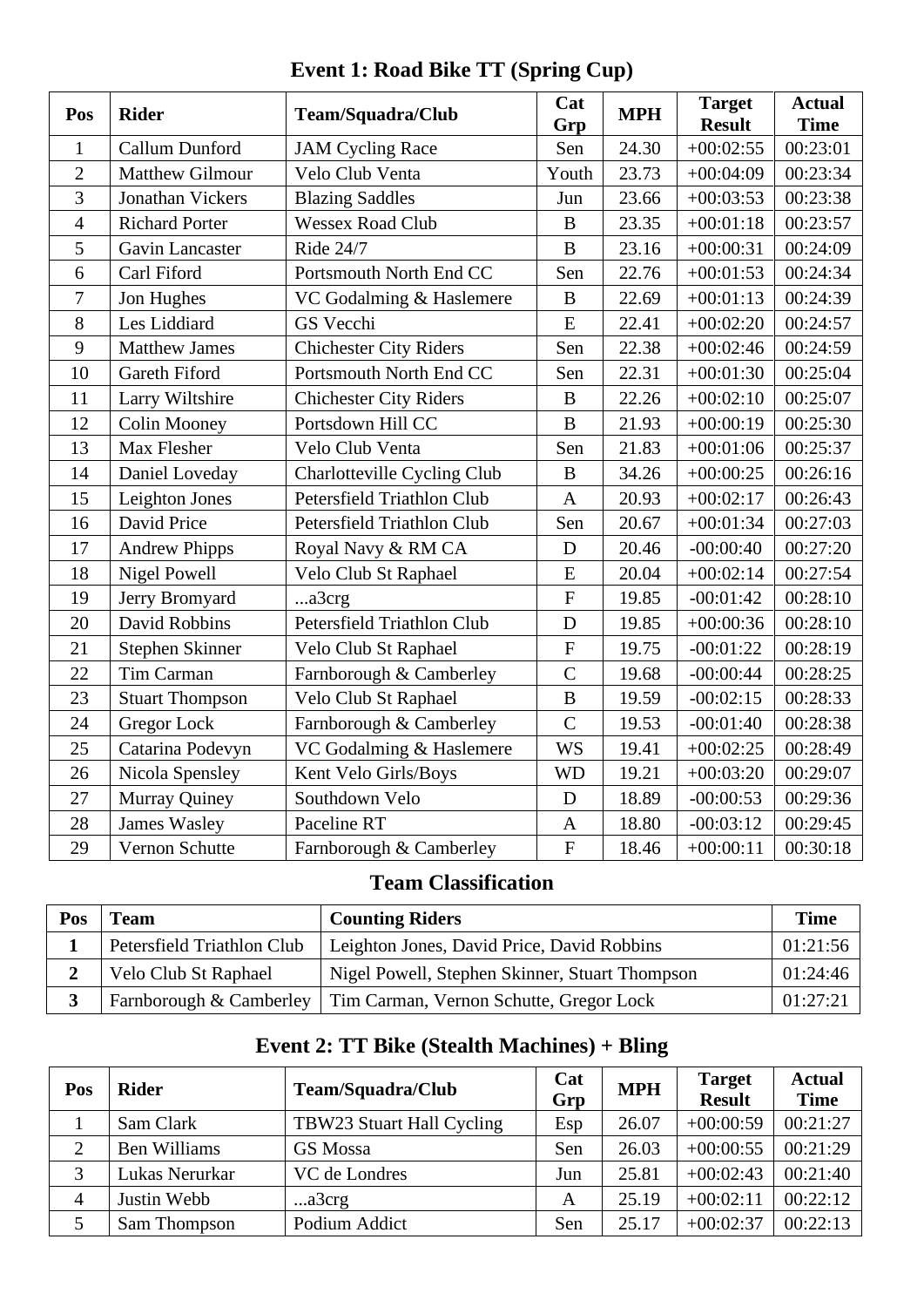| 6  | Mark Smith             | <b>Crawley Wheelers</b>    | B            | 25.04 | $+00:00:16$ | 00:22:20 |
|----|------------------------|----------------------------|--------------|-------|-------------|----------|
| 7  | <b>Matthew Buckley</b> | Velo Club St Raphael       | Sen          | 24.63 | $-00:00:03$ | 00:22:42 |
| 8  | Peter Younghusband     | Petersfield Triathlon Club | D            | 24.49 | $+00:01:41$ | 00:22:50 |
| 9  | <b>Howard Bayley</b>   | <b>Blazing Saddles</b>     | B            | 24.46 | $-00:00:01$ | 00:22:52 |
| 10 | David Shepherd         | a3crg                      | E            | 24.14 | $+00:00:44$ | 00:23:10 |
| 11 | David Walters          | VC Godalming & Haslemere   | D            | 23.75 | $-00:00:36$ | 00:23:33 |
| 12 | <b>Andrew Thomas</b>   | a3crg                      | A            | 23.75 | $-00:00:05$ | 00:23:33 |
| 13 | Paul Morris            | Fareham Wheelers CC        | Sen          | 23.45 | $+00:00:27$ | 00:23:51 |
| 14 | Darren Lyons           | Army Cycling               | Sen          | 23.14 | $+00:01:28$ | 00:24:10 |
| 15 | <b>Shaun Smart</b>     | Southdown Velo             | D            | 23.03 | $+00:00:42$ | 00:24:17 |
| 16 | James Joel Garner      | a3crg                      | $\mathsf{C}$ | 22.31 | $-00:00:26$ | 00:25:04 |
| 17 | Dov Tate               | ABCpure                    | Sen          | 22.29 | $+00:00:29$ | 00:25:05 |
| 18 | Drew Hosie             | a3crg                      | D            | 21.92 | $+00:00:10$ | 00:25:31 |
| 19 | Toby Clay              | Petersfield Triathlon Club | B            | 20.57 | $-00:01:15$ | 00:27:11 |
| 20 | Lucy Mitchell          | a3crg                      | W-A          | 20.50 | $+00:00:16$ | 00:27:17 |
| 21 | Becca Drake            | BellaVelo CC               | <b>WS</b>    | 19.60 | $+00:00:41$ | 00:28:32 |
| 22 | <b>Steve Hutt</b>      | Portsmouth North End CC    | B            | 18.29 | $-00:03:03$ | 00:30:34 |
|    |                        |                            |              |       |             |          |

## **Team Classification**

| Pos | <b>Team</b> | <b>Counting Riders</b>                     | <b>Time</b> |
|-----|-------------|--------------------------------------------|-------------|
|     | a3crg       | Justin Webb, David Shepherd, Andrew Thomas | 01:08:55    |

## **Event 1: Road Bike TT ~ Target Result**

| Pos            | <b>Rider</b>          | <b>Team/Club</b>              | <b>Target</b> | <b>Actual</b> | <b>Result</b> | $\frac{0}{0}$ |
|----------------|-----------------------|-------------------------------|---------------|---------------|---------------|---------------|
| 1              | Matthew Gilmour       | VC Venta                      | 00:27:43      | 00:23:34      | $+00:04:09$   | $+17.61$      |
| $\overline{2}$ | Jonathan Vickers      | <b>Blazing Saddles</b>        | 00:27:31      | 00:23:38      | $+00:03:53$   | $+16.43$      |
| 3              | Nicola Spensley       | Kent Velo Girls/Boys          | 00:32:27      | 00:29:07      | $+00:03:20$   | $+11.45$      |
| $\overline{4}$ | Callum Dunford        | <b>JAM Cycle Race Team</b>    | 00:25:56      | 00:23:01      | $+00:02:55$   | $+12.67$      |
| 5              | <b>Matthew James</b>  | <b>Chichester City Riders</b> | 00:27:45      | 00:24:59      | $+00:02:46$   | $+11.07$      |
| 6              | Catarina Podevyn      | VC Godalming & Haslemere      | 00:31:14      | 00:28:49      | $+00:02:25$   | $+8.39$       |
| 7              | Les Liddiard          | GS Vecchi                     | 00:27:17      | 00:24:57      | $+00:02:20$   | $+9.35$       |
| $8\,$          | Leighton Jones        | Petersfield Tri Club          | 00:29:00      | 00:26:43      | $+00:02:17$   | $+8.55$       |
| 9              | Nigel Powell          | Velo Club St Raphael          | 00:30:08      | 00:27:54      | $+00:02:14$   | $+8$          |
| 10             | Larry Wiltshire       | <b>Chichester City Riders</b> | 00:27:17      | 00:25:07      | $+00:02:10$   | $+8.63$       |
| 11             | Carl Fiford           | Portsmouth North End CC       | 00:26:27      | 00:24:34      | $+00:01:53$   | $+7.67$       |
| 12             | David Price           | Petersfield Tri Club          | 00:28:37      | 00:27:03      | $+00:01:34$   | $+5.79$       |
| 13             | Gareth Fiford         | Portsmouth North End CC       | 00:26:34      | 00:25:04      | $+00:01:30$   | $+5.98$       |
| 14             | <b>Richard Porter</b> | <b>Wessex Road Club</b>       | 00:25:15      | 00:23:57      | $+00:01:18$   | $+5.43$       |
| 15             | Jon Hughes            | VC Godalming & Haslemere      | 00:25:52      | 00:24:39      | $+00:01:13$   | $+4.94$       |
| 16             | Max Flesher           | VC Venta                      | 00:26:43      | 00:25:37      | $+00:01:06$   | $+4.29$       |
| 17             | David Robbins         | Petersfield Tri Club          | 00:28:46      | 00:28:10      | $+00:00:36$   | $+2.13$       |
| 18             | Gavin Lancaster       | Ride 24/7                     | 00:24:40      | 00:24:09      | $+00:00:31$   | $+2.14$       |
| 19             | Daniel Loveday        | Charlotteville CC             | 00:26:41      | 00:26:16      | $+00:00:25$   | $+1.59$       |
| 20             | <b>Colin Mooney</b>   | Portsdown Hill CC             | 00:25:49      | 00:25:30      | $+00:00:19$   | $+1.24$       |
| 21             | Vernon Schutte        | Farnborough & Camberley       | 00:30:29      | 00:30:18      | $+00:00:11$   | $+0.61$       |
| 22             | <b>Andrew Phipps</b>  | Royal Navy & Royal Marines    | 00:26:40      | 00:27:20      | $-00:00:40$   | $-2.44$       |
| 23             | Tim Carman            | Farnborough & Camberley       | 00:27:41      | 00:28:25      | $-00:00:44$   | $-2.58$       |
| 24             | Murray Quiney         | Southdown Velo                | 00:28:43      | 00:29:36      | $-00:00:53$   | $-2.98$       |
| 25             | Stephen Skinner       | Velo Club St Raphael          | 00:26:57      | 00:28:19      | $-00:01:22$   | $-4.83$       |
| 26             | Gregor Lock           | Farnborough & Camberley       | 00:26:58      | 00:28:38      | $-00:01:40$   | $-5.82$       |